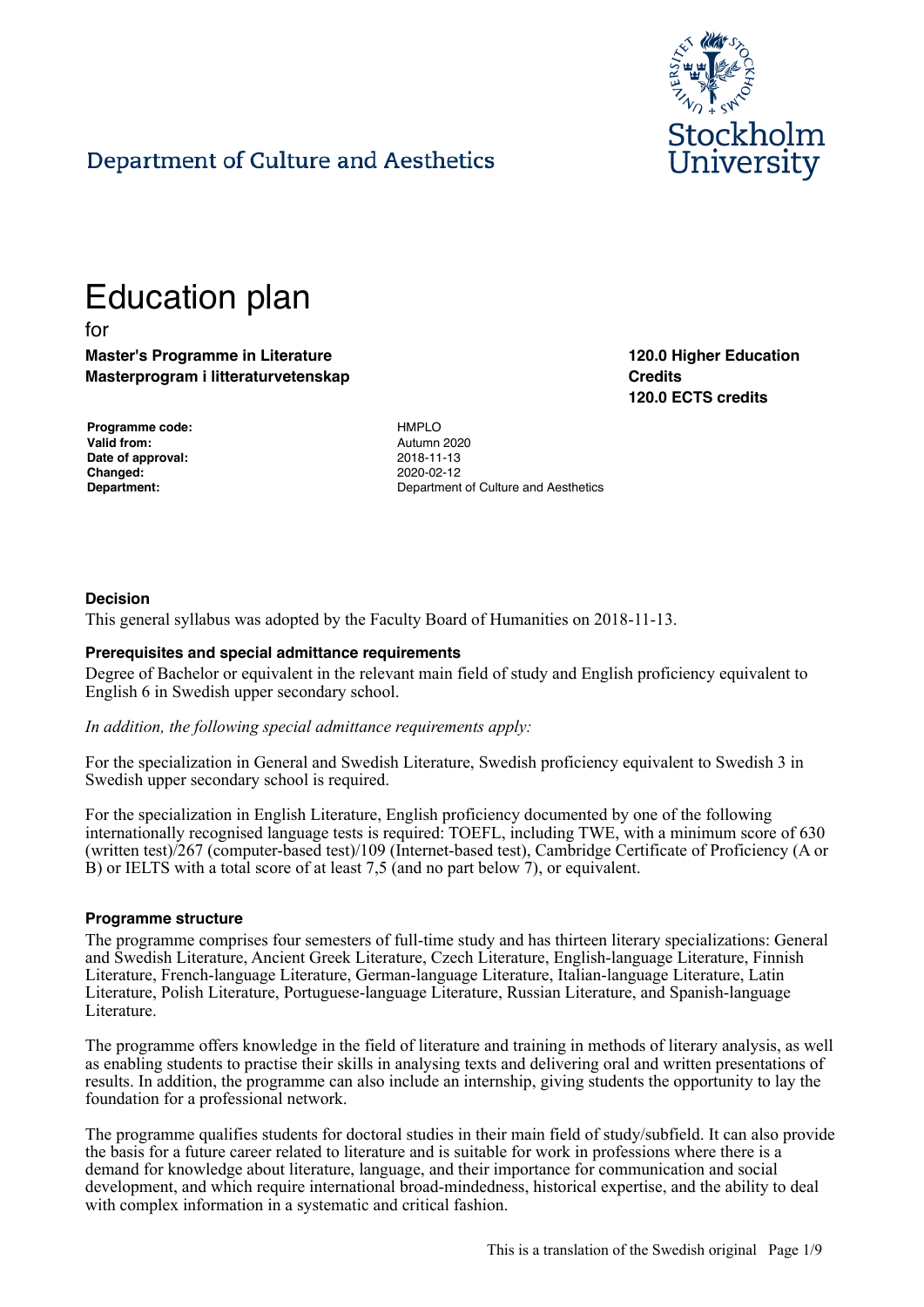The four semesters of the programme consist of both obligatory and optional courses, amounting to a total of 120 credits. The optional courses are chosen individually, in consultation with the department responsible for the specialization, and must be approved by the Department of Culture and Aesthetics. A minimum of 60 credits must be in the specialization's main field of study and a minimum of 15 credits of the optional courses in a different main field of study. For the main fields of study that have subfields (for example, the subfield French within the main field of study Romance Languages), a minimum of 15 credits in the main field of study and 45 credits in the subfield is required. Each semester normally comprises four courses of 7,5 credits. A mid-semester division applies, meaning that two 7,5-credit courses are taken in parallel during each half of the semester. Exceptions to the mid-semester division can be made for some courses. The degree project for a Master's Degree comprises 30 credits.

The programme opens with three courses that are obligatory to all specializations: Introduction to Literary Interpretation, 7,5 credits, Scientific Methods and Research Ethics, 7,5 credits, and a 7,5-credit course in narrative theory. This is followed by obligatory courses within the respective specialization, as well as a number of optional courses during the second semester (se "Courses" below). The third semester contains another optional 7,5-credit course, as well as proficiency courses of 7,5 or 15 credits, depending on the specialization. The course English for Academic Research, 7,5 credits, must be taken, as a rule during the third semester, but may count as either an optional course or a proficiency course. An internship equivalent to 7,5 or 15 credits can also count as a proficiency course. During the second half of the third semester the obligatory Seminar Course in Current Theoretical Perspectives, 7,5 credits, is given. During the fourth semester, the programme is concluded with a degree project of 30 credits within the main field of study/subfield.

The Master's Programme in Literature is provided in collaboration between the Department of Culture and Aesthetics, the Department of English, the Department of Slavic and Baltic Studies, Finnish, Dutch and German, and the Department of Romance Studies and Classics.

# **Goals**

# **Degree of Master**

#### *Knowledge and understanding*

#### The student shall

-demonstrate knowledge and understanding in the main field of study, including both broad knowledge of the field and a considerable degree of specialised knowledge in certain areas of the field as well as insight into current research and development work, and

-demonstrate specialised methodological knowledge in the main field of study.

# *Competence and skills*

The student shall

-demonstrate the ability to critically and systematically integrate knowledge and analyse, assess and deal with complex phenomena, issues and situations even with limited information

-demonstrate the ability to identify and formulate issues critically, autonomously and creatively as well as to plan and, using appropriate methods, undertake advanced tasks within predetermined time frames and so contribute to the formation of knowledge as well as the ability to evaluate this work

-demonstrate the ability in speech and writing both nationally and internationally to clearly report and discuss his or her conclusions and the knowledge and arguments on which they are based in dialogue with different audiences, and -demonstrate the skills required for participation in research and development work

or autonomous employment in some other qualified capacity.

# *Judgement and approach*

-demonstrate the ability to make assessments in the main field of study informed by relevant disciplinary, social and ethical issues and also to demonstrate awareness of ethical aspects of research and development work

-demonstrate insight into the possibilities and limitations of research, its role in society and the responsibility of the individual for how it is used, and -demonstrate the ability to identify the personal need for further knowledge and take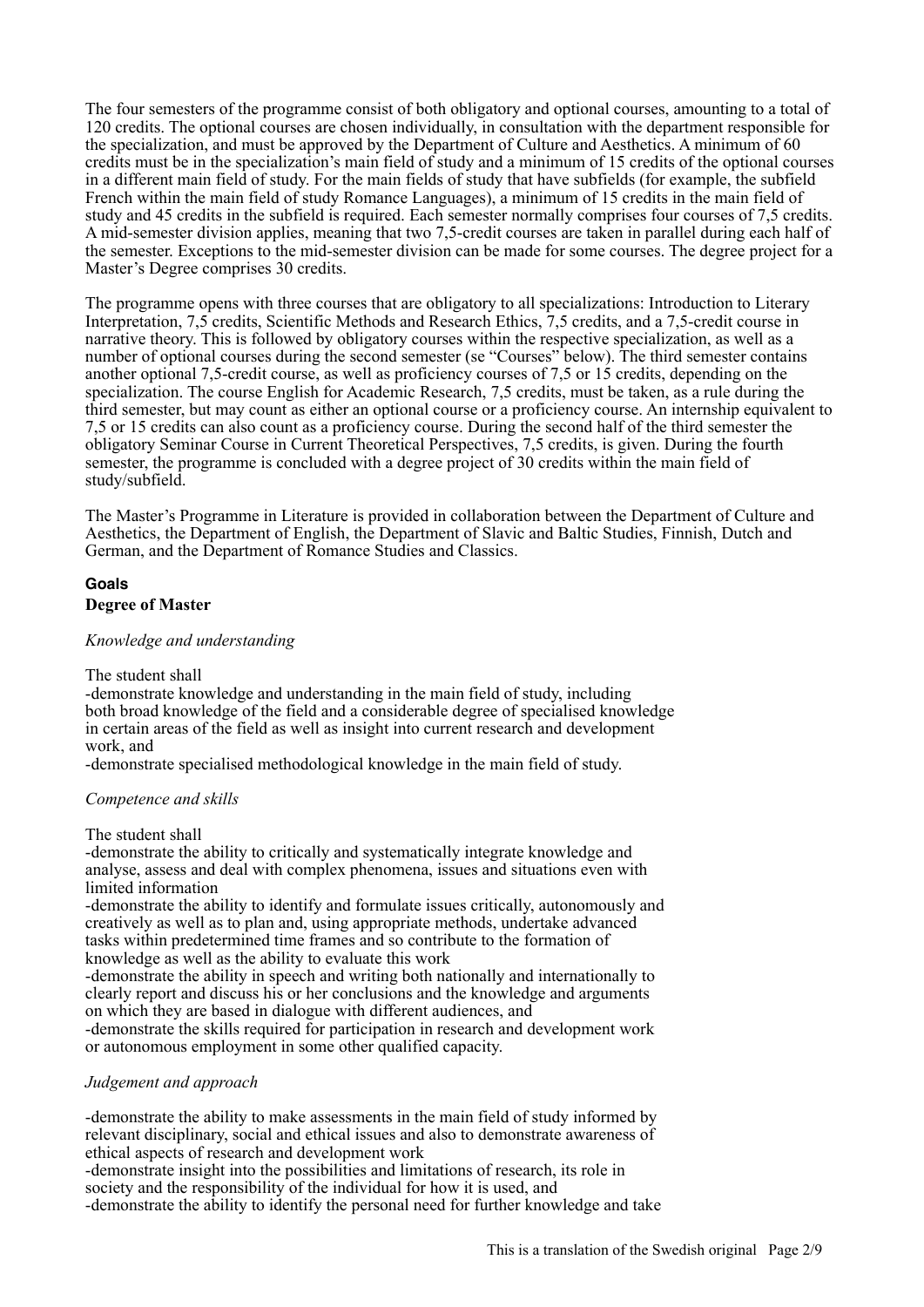responsibility for his or her ongoing learning.

# **Courses**

Course of study and obligatory courses for each specialization:

1. General and Swedish Literature….3 2. Ancient Greek Literature…………3 3. English-language Literature……...4 4. Finnish Literature………………...4 5. French-language Literature………4 6. Italian-language Literature……….5 7. Latin Literature…………………...5 8. Polish Literature………………….6 9. Portuguese-language Literature….6 10. Russian Literature………………7 11. Spanish-language Literature……7 12. Czech Literature…………….…..8 13. German-language Literature……8

# **1. General and Swedish Literature**

Main field of study: Literature

#### *Semester 1*

Introduction to Literary Interpretation, 7,5 credits (main field of study: Literature) Scientific Methods and Research Ethics, 7,5 credits (main field of study: Philosophy) Narrative Theory in Comparative Context, 7,5 credits (main field of study: Literature) Reading and Interpreting Literary Classics A, B *or*C, 7,5 credits (main field of study: Literature)*or* Children's Literature I. Ideas and Aesthetics, 7,5 credits (main field of study: Literature)*or* Children's Literature II. Reading and Interpretation of Literary Classics, 7,5 credits (main field of study: Literature)

*Semester 2*

Literature, Society, Criticism, 7,5 credits (main field of study: Literature) Optional courses worth a total of 22,5 credits

*Semester 3*

Proficiency courses worth a total of 15 credits Optional course, 7,5 credits Seminar Course in Current Theoretical Perspectives, 7,5 credits (main field of study: Literature) *The course English for Academic Research, 7,5 credits (main field of study: English) is taken as either a proficiency course or an optional course*

*Semester 4*

Master's Course in Literature SC, 30 credits (main field of study: Literature)

# **2. Ancient Greek Literature**

Main field of study: Classical Languages. Subfield: Greek

*Semester 1*

Introduction to Literary Interpretation, 7,5 credits (main field of study: Literature) Scientific Methods and Research Ethics, 7,5 credits (main field of study: Philosophy) Narrative Theory in Comparative Context, 7,5 credits (main field of study: Literature) *or* Narrative Theory, 7,5 credits (main field of study: English) Methods in Philology, 7,5 credits (main field of study: Classical Languages)

*Semester 2*

Classical and Post-Classical Texts, 7,5 credits (main field of study: Classical Languages) Optional courses worth a total of 22,5 credits (of which 15 credits must be in the subfield Greek within the main field of study Classical Languages)

*Semester 3*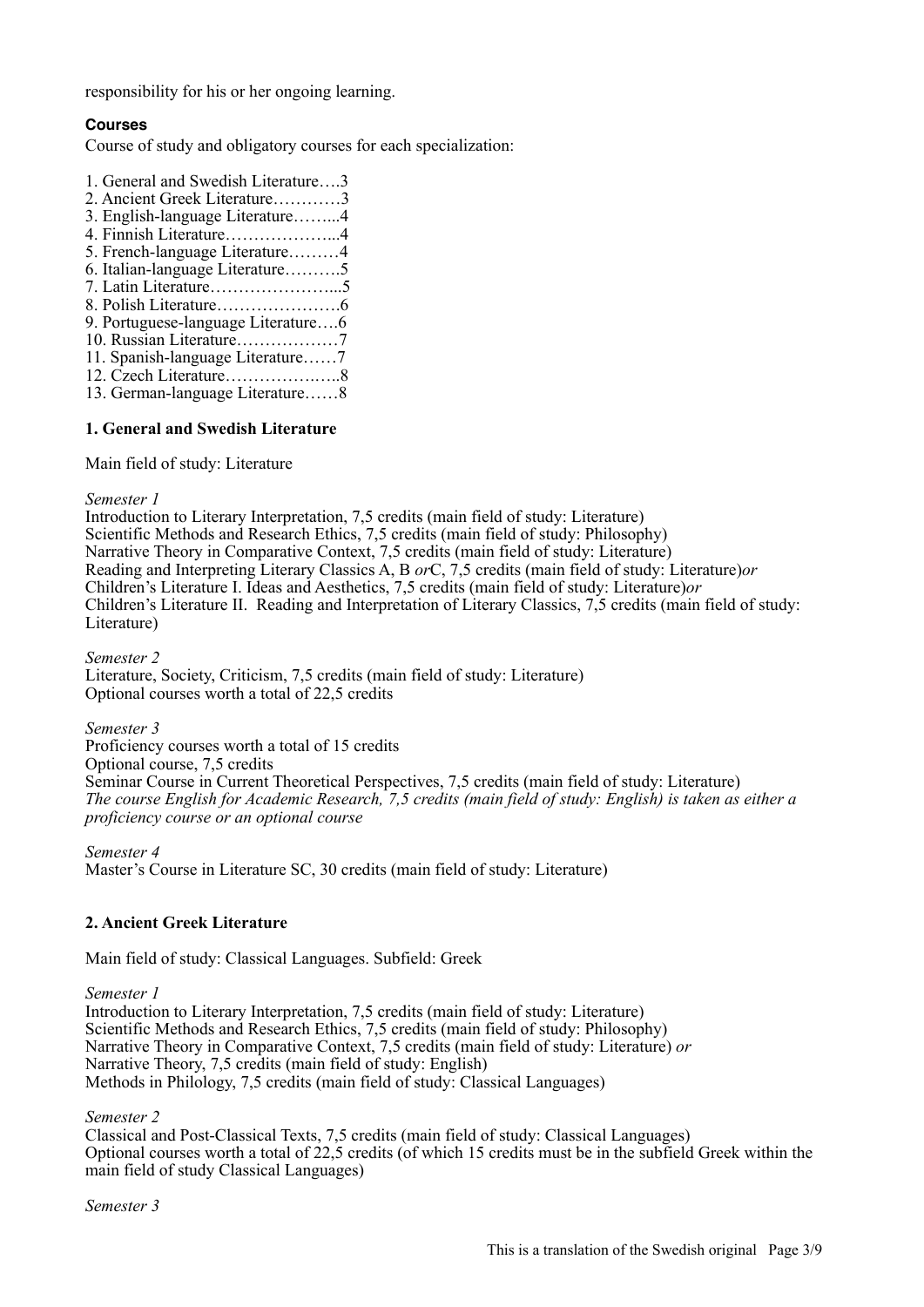Proficiency courses worth a total of 15 credits Optional course, 7,5 credits Seminar Course in Current Theoretical Perspectives, 7,5 credits (main field of study: Literature) *The course English for Academic Research, 7,5 credits (main field of study: English) is taken as either a proficiency course or an optional course*

*Semester 4*

Greek - Master's Course, 30 credits (subfield: Greek, within the main field of study Classical Languages)

# **3. English-language Literature**

Main field of study: English

*Semester 1*

Introduction to Literary Interpretation, 7,5 credits (main field of study: Literature) Scientific Methods and Research Ethics, 7,5 credits (main field of study: Philosophy) Narrative Theory, 7,5 credits (main field of study: English) Perspectives on Realism, 7,5 credits (main field of study: English)

*Semester 2*

Optional courses worth a total of 30 credits (of which 7,5 credits must be in the main field of study: English)

*Semester 3* Proficiency courses worth a total of 15 credits Optional course, 7,5 credits Seminar Course in Current Theoretical Perspectives, 7,5 credits (main field of study: Literature) *The course English for Academic Research, 7,5 credits (main field of study: English) is taken as either a proficiency course or an optional course*

*Semester 4* English - Master's Thesis in English Literature, 30 credits (main field of study: English)

# **4. Finnish Literature**

Main field of study: Finnish

*Semester 1*

Introduction to Literary Interpretation, 7,5 credits (main field of study: Literature) Scientific Methods and Research Ethics, 7,5 credits (main field of study: Philosophy) Narrative Theory in Comparative Context, 7,5 credits (main field of study: Literature) *or* Narrative Theory, 7,5 credits (main field of study: English) Finnish, Literary Theory and Methods, 7,5 credits (main field of study: Finnish)

*Semester 2* Finnish, Literature after 1939, 7,5 credits (main field of study: Finnish) Finnish, Literature 1905–1939, 7,5 credits (main field of study: Finnish) Optional courses worth a total of 15 credits

*Semester 3* Finnish, Literature before 1905, 7,5 credits (main field of study: Finnish) Proficiency course, 7,5 credits Optional course, 7,5 credits Seminar Course in Current Theoretical Perspectives, 7,5 credits (main field of study: Literature) *The course English for Academic Research, 7,5 credits (main field of study: English) is taken as either a proficiency course or an optional course*

*Semester 4* Finnish - Master's Course, 30 credits (main field of study: Finnish)

# **5. French-language Literature**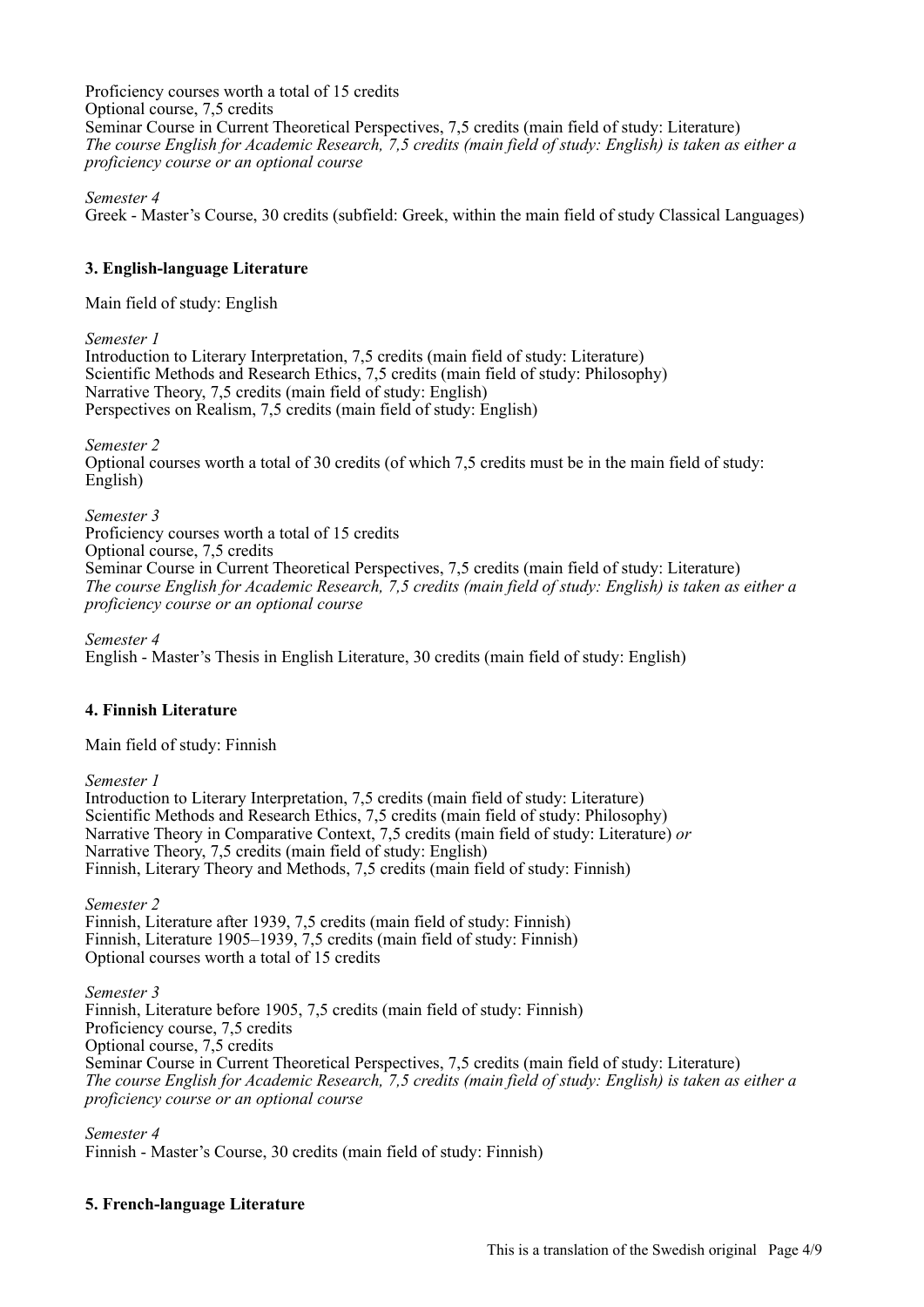Main field of study: Romance Languages. Subfield: French

*Semester 1*

Introduction to Literary Interpretation, 7,5 credits (main field of study: Literature) Scientific Methods and Research Ethics, 7,5 credits (main field of study: Philosophy) Narrative Theory in Comparative Context, 7,5 credits (main field of study: Literature) *or* Narrative Theory, 7,5 credits (main field of study: English) The Emergence of National Literatures in Romance Languages, 7,5 credits (main field of study: Romance Languages)

*Semester 2*

Mediating Romance Language Literatures in a Global World, 7,5 credits (main field of study: Romance Languages) French Literature: Genre Theory and Aesthetics, 7,5 credits (subfield: Greek, within the main field of study Romance Languages) Optional courses worth a total of 15 credits

*Semester 3*

Proficiency courses worth a total of 15 credits Optional course, 7,5 credits Seminar Course in Current Theoretical Perspectives, 7,5 credits (main field of study: Literature) *The course English for Academic Research, 7,5 credits (main field of study: English) is taken as either a proficiency course or an optional course*

*Semester 4*

French - Master's Degree, 30 credits (subfield: French, within the main field of study Romance Languages)

# **6. Italian-language Literature**

Main field of study: Romance Languages. Subfield: Italian

*Semester 1*

Introduction to Literary Interpretation, 7,5 credits (main field of study: Literature) Scientific Methods and Research Ethics, 7,5 credits (main field of study: Philosophy) Narrative Theory in Comparative Context, 7,5 credits (main field of study: Literature) *or* Narrative Theory, 7,5 credits (main field of study: English) The Emergence of National Literatures in Romance Languages, 7,5 credits (main field of study: Romance Languages)

*Semester 2* Mediating Romance Language Literatures in a Global World, 7,5 credits (main field of study: Romance Languages) Italian Early Modern Literature (1300-1700), 7,5 credits (subfield: Italian, within the main field of study Romance Languages) Optional courses worth a total of 15 credits

*Semester 3* Proficiency courses worth a total of 15 credits Optional course, 7,5 credits Seminar Course in Current Theoretical Perspectives, 7,5 credits (main field of study: Literature) *The course English for Academic Research, 7,5 credits (main field of study: English) is taken as either a proficiency course or an optional course*

*Semester 4*

Italian - Master's Degree, 30 credits (subfield: Italian, within the main field of study Romance Languages)

# **7. Latin Literature**

Main field of study: Classical Languages. Subfield: Latin

*Semester 1*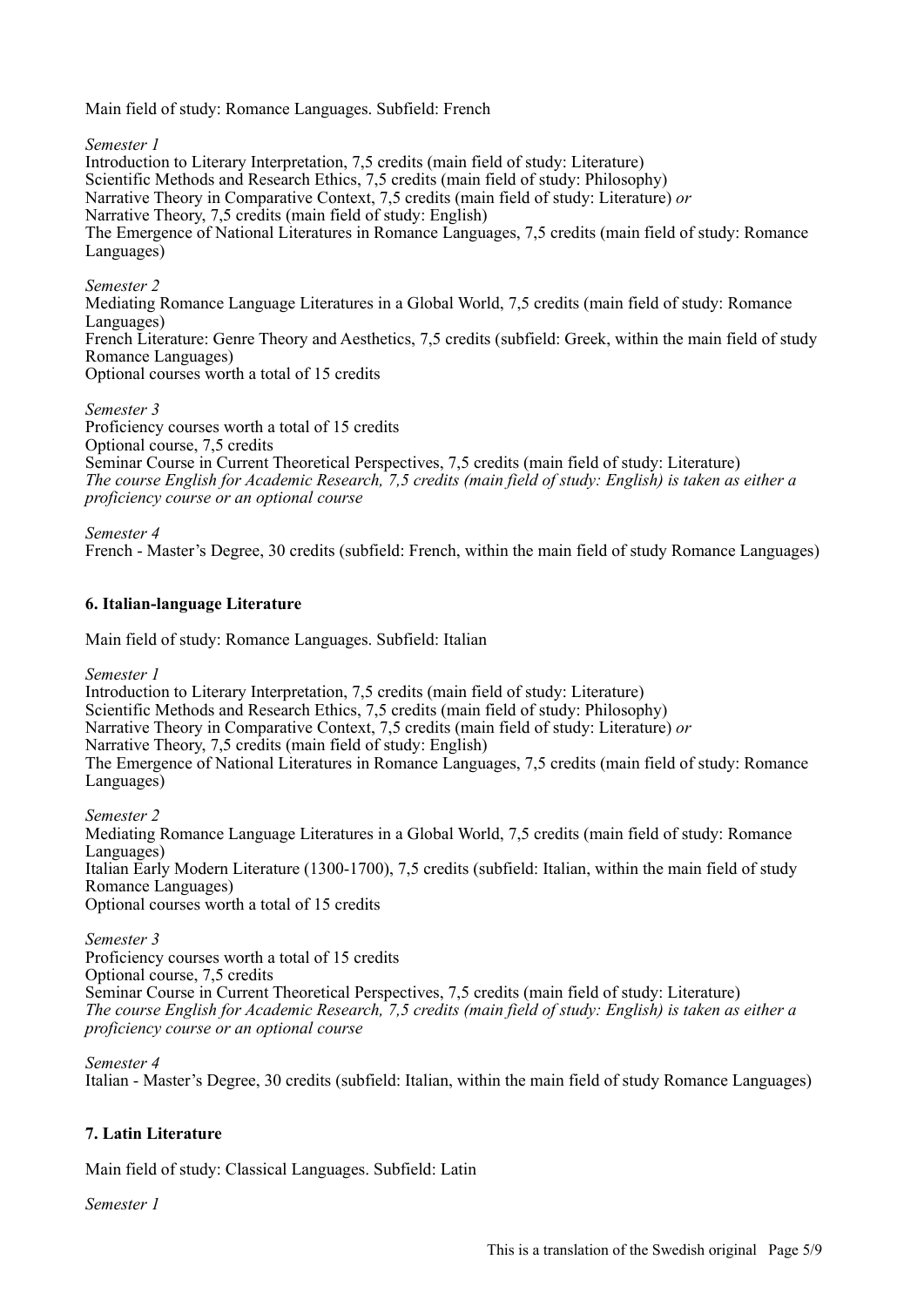Introduction to Literary Interpretation, 7,5 credits (main field of study: Literature) Scientific Methods and Research Ethics, 7,5 credits (main field of study: Philosophy) Narrative Theory in Comparative Context, 7,5 credits (main field of study: Literature) *or* Narrative Theory, 7,5 credits (main field of study: English) Methods in Philology, 7,5 credits (main field of study: Classical Languages)

#### *Semester 2*

Classical and Post-Classical Texts, 7,5 credits (main field of study: Classical Languages) Optional courses worth a total of 22,5 credits (of which 15 credits must be in the subfield Latin within the main field of study Classical Languages)

*Semester 3* Proficiency courses worth a total of 15 credits Optional course, 7,5 credits Seminar Course in Current Theoretical Perspectives, 7,5 credits (main field of study: Literature) *The course English for Academic Research, 7,5 credits (main field of study: English) is taken as either a proficiency course or an optional course*

*Semester 4*

Latin - Master's Course, 30 credits (subfield: Latin, within the main field of study Classical Languages)

# **8. Polish Literature**

Main field of study: Slavic Languages

*Semester 1*

Introduction to Literary Interpretation, 7,5 credits (main field of study: Literature) Scientific Methods and Research Ethics, 7,5 credits (main field of study: Philosophy) Narrative Theory in Comparative Context, 7,5 credits (main field of study: Literature) *or* Narrative Theory, 7,5 credits (main field of study: English) Theory and Academic Presentation, 7,5 credits (main field of study: Slavic Languages)

*Semester 2*

Polish Fiction and Non-Fiction, 7,5 credits (main field of study: Slavic Languages) Optional courses worth a total of 22,5 credits (of which 15 credits must be in the main field of study: Slavic Languages)

*Semester 3* Proficiency courses worth a total of 15 credits Optional course, 7,5 credits Seminar Course in Current Theoretical Perspectives, 7,5 credits (main field of study: Literature) *The course English for Academic Research, 7,5 credits (main field of study: English) is taken as either a proficiency course or an optional course*

*Semester 4* Polish – Master's Course, 30 credits (main field of study: Slavic Languages)

# **9. Portuguese-language Literature**

Main field of study: Romance Languages. Subfield: Portuguese

*Semester 1*

Introduction to Literary Interpretation, 7,5 credits (main field of study: Literature) Scientific Methods and Research Ethics, 7,5 credits (main field of study: Philosophy) Narrative Theory in Comparative Context, 7,5 credits (main field of study: Literature) *or* Narrative Theory, 7,5 credits (main field of study: English) The Emergence of National Literatures in Romance Languages, 7,5 credits (main field of study: Romance Languages)

*Semester 2*

Mediating Romance Language Literatures in a Global World, 7,5 credits (main field of study: Romance Languages)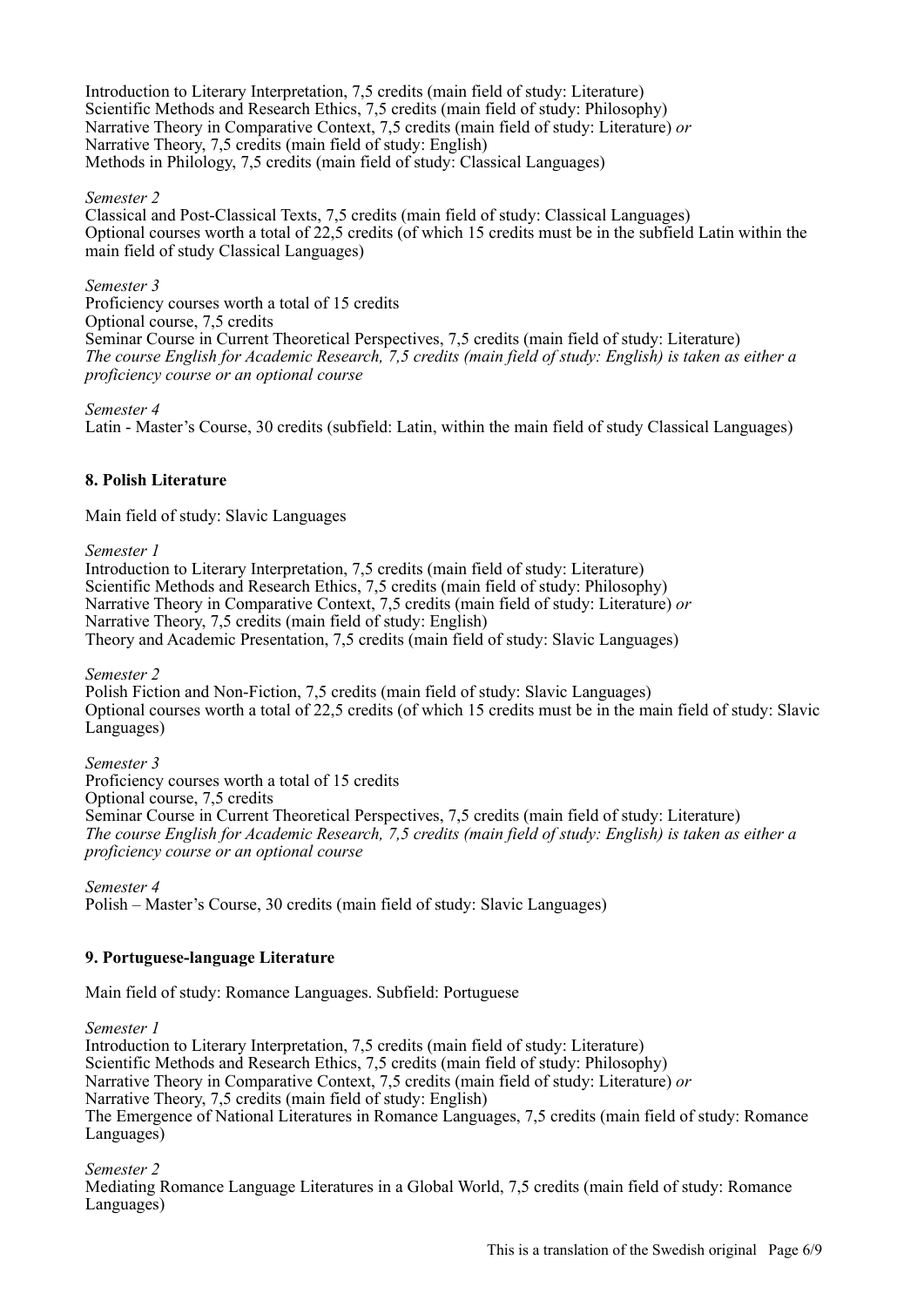Portuguese, History of the Literature in the Portuguese Language, 7,5 credits (subfield: Portuguese, within the main field of study Romance Languages) Optional courses worth a total of 15 credits

*Semester 3*

Proficiency courses worth a total of 15 credits Optional course, 7,5 credits Seminar Course in Current Theoretical Perspectives, 7,5 credits (main field of study: Literature) *The course English for Academic Research, 7,5 credits (main field of study: English) is taken as either a proficiency course or an optional course*

*Semester 4*

Portuguese – Master's Course, 30 credits (subfield: Portuguese, within the main field of study Romance Languages)

# **10. Russian Literature**

Main field of study: Slavic Languages

*Semester 1*

Introduction to Literary Interpretation, 7,5 credits (main field of study: Literature) Scientific Methods and Research Ethics, 7,5 credits (main field of study: Philosophy) Narrative Theory in Comparative Context, 7,5 credits (main field of study: Literature) *or* Narrative Theory, 7,5 credits (main field of study: English) Russian Poetry, Close Reading, 7,5 credits (main field of study: Slavic Languages)

*Semester 2*

Russian Fiction and Non-Fiction, 7,5 credits (main field of study: Slavic Languages) Optional courses worth a total of 22,5 credits (of which 15 credits must be in the main field of study: Slavic Languages)

*Semester 3* Proficiency courses worth a total of 15 credits Optional course, 7,5 credits Seminar Course in Current Theoretical Perspectives, 7,5 credits (main field of study: Literature) *The course English for Academic Research, 7,5 credits (main field of study: English) is taken as either a proficiency course or an optional course*

*Semester 4* Russian - Master's Course, 30 credits (main field of study: Slavic Languages)

# **11. Spanish-language Literature**

Main field of study: Romance Languages. Subfield: Spanish

*Semester 1*

Introduction to Literary Interpretation, 7,5 credits (main field of study: Literature) Scientific Methods and Research Ethics, 7,5 credits (main field of study: Philosophy) Narrative Theory in Comparative Context, 7,5 credits (main field of study: Literature) *or* Narrative Theory, 7,5 credits (main field of study: English) The Emergence of National Literatures in Romance Languages, 7,5 credits (main field of study: Romance Languages)

*Semester 2*

Mediating Romance Language Literatures in a Global World, 7,5 credits (main field of study: Romance Languages) Spanish, History of Hispanic literature, 7,5 credits (subfield: Spanish, within the main field of study Romance Languages) $\Box$ Optional courses worth a total of 15 credits

*Semester 3* Proficiency courses worth a total of 15 credits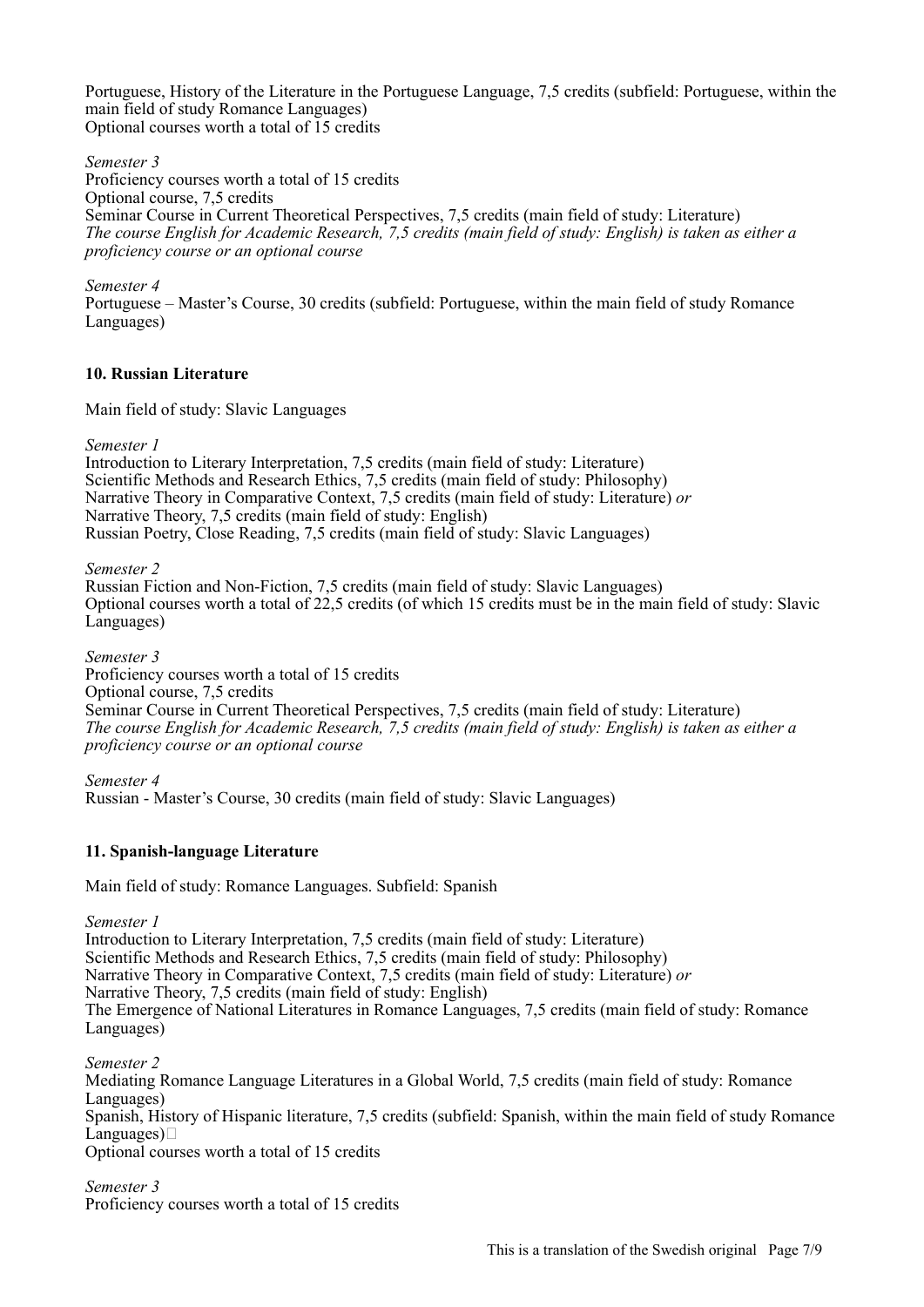Optional course, 7,5 credits Seminar Course in Current Theoretical Perspectives, 7,5 credits (main field of study: Literature) *The course English for Academic Research, 7,5 credits (main field of study: English) is taken as either a proficiency course or an optional course*

#### *Semester 4*

Spanish – Master's Course, 30 credits (subfield: Spanish, within the main field of study Romance Languages)

# **12. Czech Literature**

Main field of study: Slavic Languages

#### *Semester 1*

Introduction to Literary Interpretation, 7,5 credits (main field of study: Literature) Scientific Methods and Research Ethics, 7,5 credits (main field of study: Philosophy) Narrative Theory in Comparative Context, 7,5 credits (main field of study: Literature) *or* Narrative Theory, 7,5 credits (main field of study: English) Theory and Academic Presentation, 7,5 credits (main field of study: Slavic Languages)

#### *Semester 2*

Czech Fiction and Non-Fiction, 7,5 credits (main field of study: Slavic Languages) Optional courses worth a total of 22,5 credits (of which 15 credits must be in the main field of study: Slavic Languages)

#### *Semester 3*

Proficiency courses worth a total of 15 credits Optional course, 7,5 credits Seminar Course in Current Theoretical Perspectives, 7,5 credits (main field of study: Literature) *The course English for Academic Research, 7,5 credits (main field of study: English) is taken as either a proficiency course or an optional course*

*Semester 4* Czech - Master's Course, 30 credits (main field of study: Slavic Languages)

# **13. German-language Literature**

Main field of study: German

#### *Semester 1*

Introduction to Literary Interpretation, 7,5 credits (main field of study: Literature) Scientific Methods and Research Ethics, 7,5 credits (main field of study: Philosophy) Narrative Theory in Comparative Context, 7,5 credits (main field of study: Literature) *or* Narrative Theory, 7,5 credits (main field of study: English) German, Literature 1, I, 7,5 credits (main field of study: German)

*Semester 2*

German, Literature 2, I, 7,5 credits (main field of study: German) *or* German, Linguistics 2, I, 7,5 credits (main field of study: German) Optional courses worth a total of 22,5 credits (of which 15 credits must be in the main field of study: German)

*Semester 3* German, Literature 1, II, 7,5 credits (main field of study: German) Proficiency course, 7,5 credits Optional course, 7,5 credits Seminar Course in Current Theoretical Perspectives, 7,5 credits (main field of study: Literature) *The course English for Academic Research, 7,5 credits (main field of study: English) is taken as either a proficiency course or an optional course*

*Semester 4* German - Master's Course, 30 credits (main field of study: German)